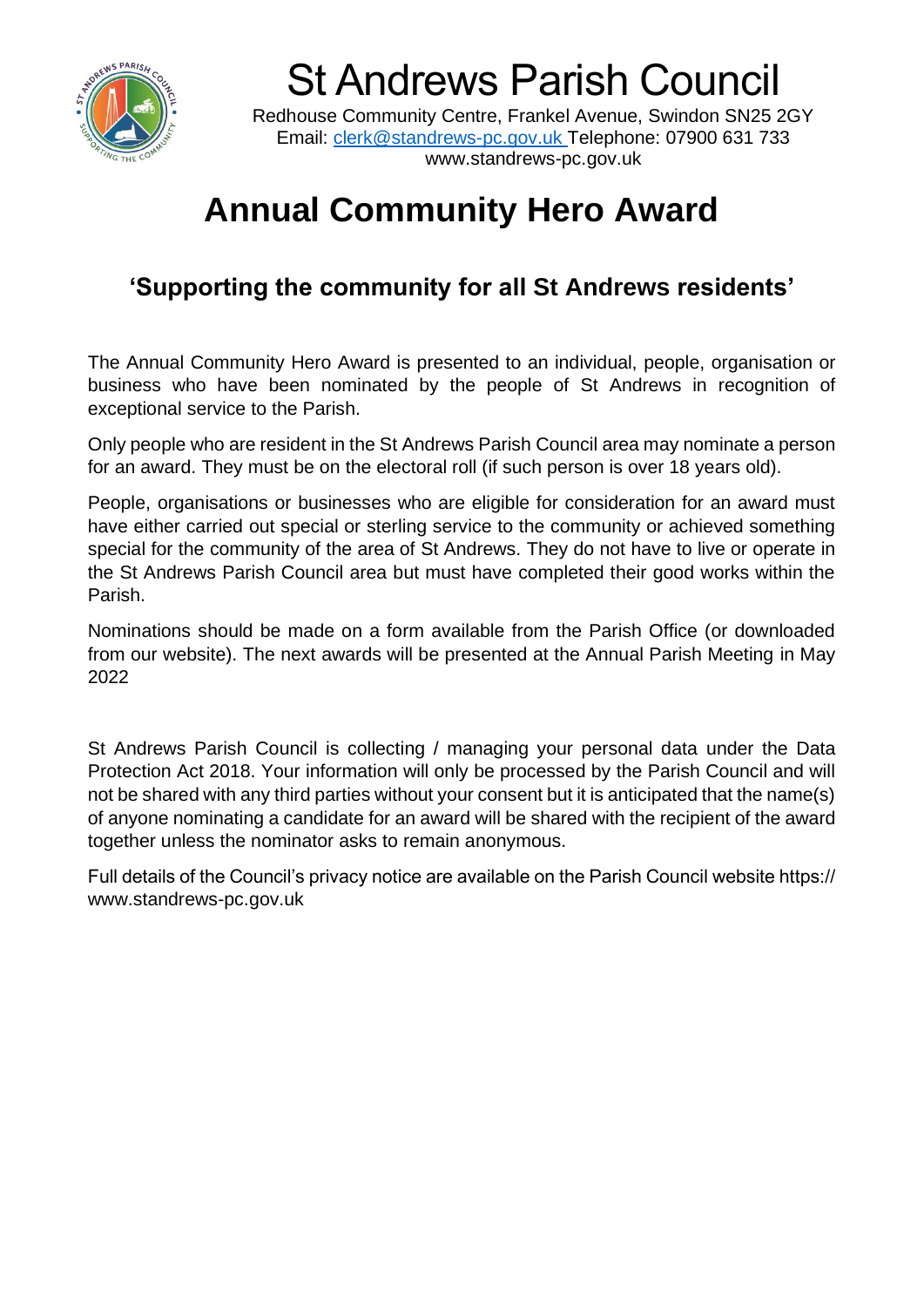

St Andrews Parish Council

Redhouse Community Centre, Frankel Avenue, Swindon SN25 2GY Email: [clerk@standrews-pc.gov.uk](mailto:clerk@standrews-pc.gov.uk) Telephone: 07900 631 733 www.standrews-pc.gov.uk

#### **St Andrews Parish Council Community Hero Award Nomination Form 2022**

The Community Hero Award is given for an exceptional contribution, performance or commitment in the past year. All awards are to recognise those individuals in St Andrews that have made and are making a positive contribution to St Andrews life and are showing leadership, initiative or commitment in the local community.

**Full name of person nominated:** ...........................................................

#### **Reason for being nominated:**

Please provide as much information as possible on how the person you have nominated has contributed to the community of St Andrews in the category chosen by you. Photographs illustrating activities may also be attached. You can refer to achievements, projects, a difference that has been made, engagement with neighbours & residents, the skills and experience of the person, challenges met or initiatives taken.

………………………………………………………………………………………………………… ………………………………………………………………………………………………………… . The same independent of the same independent of the same independent of the same independent of the same independent of the same independent of the same independent of the same independent of the same independent of the . The contract of the contract of the contract of the contract of the contract of the contract of the contract of the contract of the contract of the contract of the contract of the contract of the contract of the contrac ………………………………………………………………………………………………………… . The contract of the contract of the contract of the contract of the contract of the contract of the contract of the contract of the contract of the contract of the contract of the contract of the contract of the contrac ………………………………………………………………………………………………………… ………………………………………………………………………………………………………… ………………………………………………………………………………………………………… ………………………………………………………………………………………………………… . The contract of the contract of the contract of the contract of the contract of the contract of the contract of the contract of the contract of the contract of the contract of the contract of the contract of the contrac ………………………………………………………………………………………………………… ………………………………………………………………………………………………………… . The contract of the contract of the contract of the contract of the contract of the contract of the contract of the contract of the contract of the contract of the contract of the contract of the contract of the contrac ………………………………………………………………………………………………………… . The contract of the contract of the contract of the contract of the contract of the contract of the contract of the contract of the contract of the contract of the contract of the contract of the contract of the contrac ………………………………………………………………………………………………………… ………………………………………………………………………………………………………… ………………………………………………………………………………………………………… ………………………………………………………………………………………………………… ………………………………………………………………………………………………………… ………………………………………………………………………………………………………… ………………………………………………………………………………………………………… . The contract of the contract of the contract of the contract of the contract of the contract of the contract of the contract of the contract of the contract of the contract of the contract of the contract of the contrac

Please continue on additional sheets if you wish